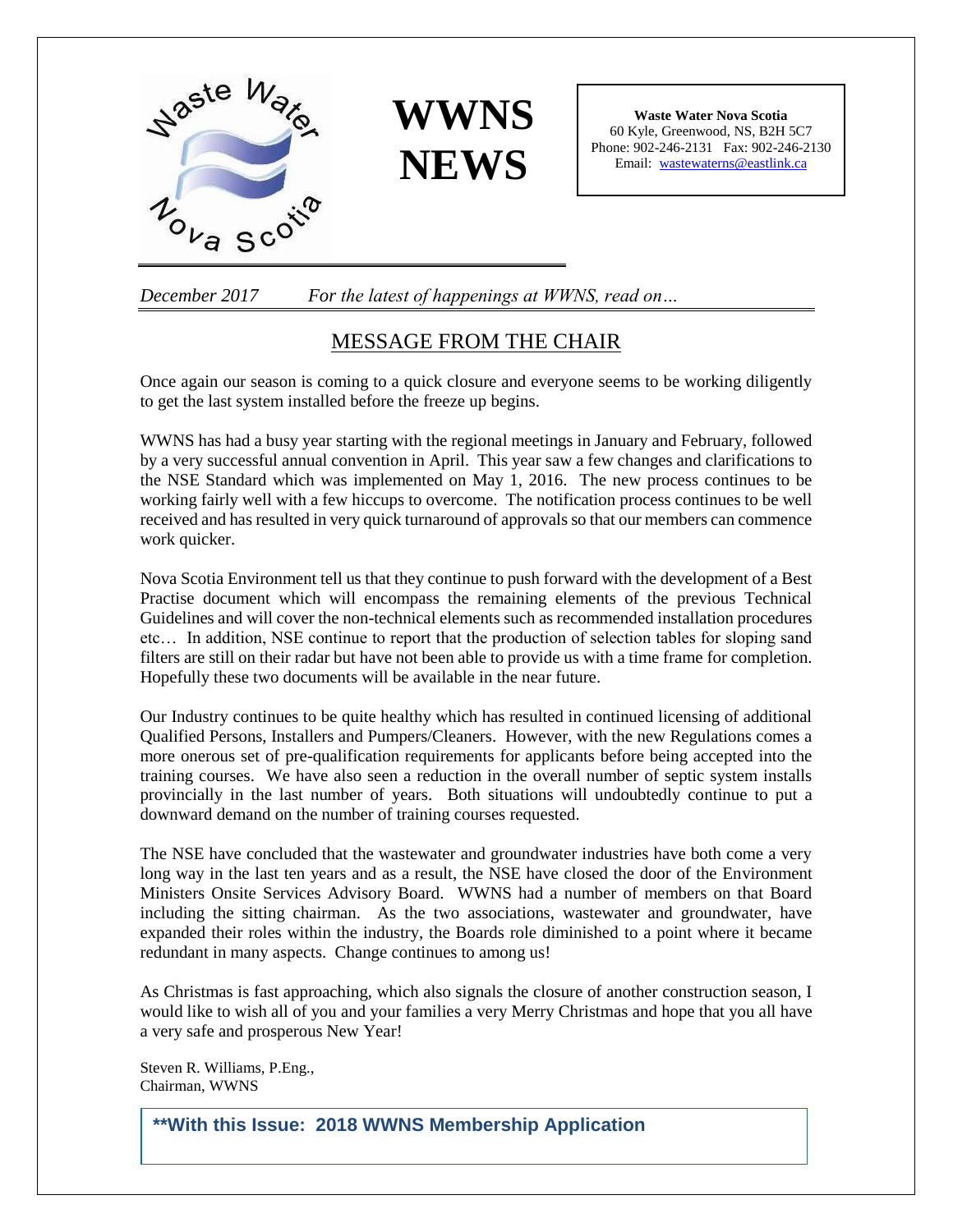# **Installer/QP Regional Meetings Cancelled for 2018**

WWNS **will not** be holding winter Installer/QP Regional Meetings in 2018. Due to this fact, all Qualified Persons and Installers will automatically be credited 15 PDP points.

# **Septic Pumping Expo & Annual General Meeting**

This year's **Septic Pumping Expo & Annual General Meeting** will both be held at the Best Western Glengarry in Truro on April 13/14, 2018. Registration forms will be included with your next newsletter. You may reach the Glengarry at 902-893-4311.

# **NSE On-Site Services Co-ordinator**

On-site Services Coordinator Leah Boutilier will be off for an extended period of time. In her absence, inquiries to NSE can be emailed to [onsite@novascotia.ca](mailto:onsite@novascotia.ca) or contact your local NSE office.

# **WWNS Bursary Program**

 Congratulations to the 2017 Bursary recipients. Two awards of \$1000 were presented to children of WWNS members to assist them in their studies.

- Liam Kell, Son of WWNS member Rob Kell, who is enrolled in Civil Engineering at Dalhousie University.
- Ryan Harris, son of WWNS member Robert Harris, who is enrolled in Automotive Repair program at NSCC Burridge Campus in Yarmouth.





**Ryan Harris (right) and WWNS Board Member Emery Peters**

**Liam Kell**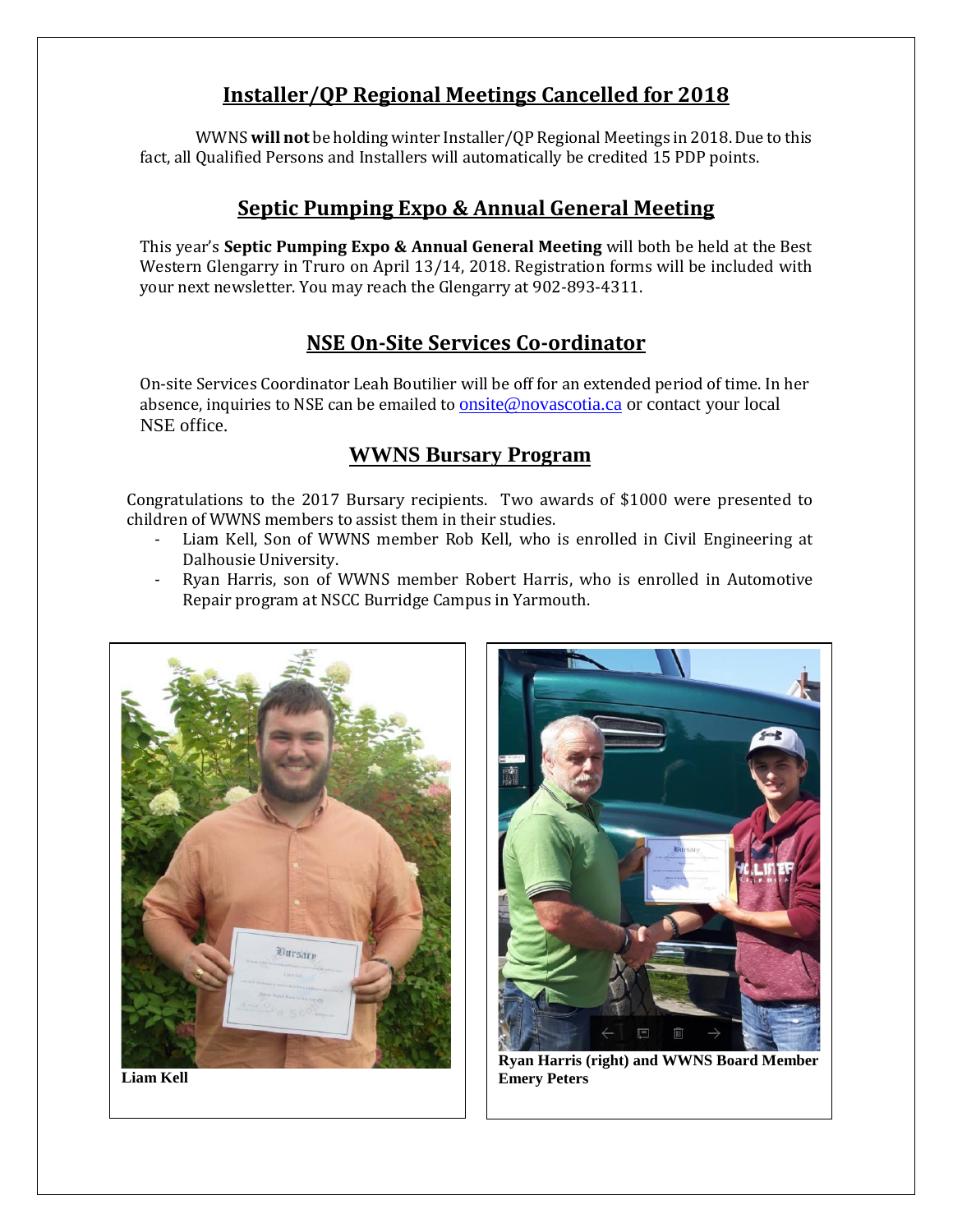## **Malfunction Replacement Design - Section 73 of the Standard Clarification**

Clarification has been provided on Section 73 of the Standard that under Notification, if a P.Eng must design a malfunction replacement system that cannot meet all clearance distances, then the design flow must not exceed the existing requirements of the property (minimum 500 litres/day). If the design flow being proposed exceeds the current requirements of the property (example 1000 litres/day for a one bedroom house) and cannot meet all clearance distances, then an application must be made for Approval.

## **Inspection, Repair and Remediation of Peat Systems**

Concerns have been raised by a Peat System Manufacturer that unauthorized maintenance or remediation of peat systems could result in substandard repairs or cause damage to the peat media.

As a best practice, anyone performing work on a peat system or other ATU (designing, installing, remediating or inspecting) should contact the manufacturer to confirm the procedures and materials they are using are correct.

## **Documentation to Support Lot Assessments for Subdivision**

As outlined in Sections 20 - 22 of the On-site Sewage Disposal System Regulations, there are a number of requirements that must be met and supported with documentation when subdividing property.

As of March, 2017 NSE has made a form available which can be submitted by a Development Officer to NSE when requesting comment. The form is available at: [http://novascotia.ca/nse/water/docs/RequestforSubdivisionComment\\_March2017](http://novascotia.ca/nse/water/docs/RequestforSubdivisionComment_March2017.pdf) [.pdf](http://novascotia.ca/nse/water/docs/RequestforSubdivisionComment_March2017.pdf)

# **Installer & Qualified Person Training**

During 2017, WWNS coordinated two *Installer* training courses. The courses were held at Best Western Glengarry in Truro with a total of 36 persons attending the Installer training course. A Qualified Person course was held in April with 17 persons attending. To register for Qualified Person or Installer training, contact the office of WWNS.

*As of May 2016 to become Certified as an Installer, applicants must successfully complete the Installer training course and have 1000 hours of work experience in the on-site sewage industry, including the installation of at least 6 systems. Qualified Persons must also have successfully completed the Qualified Person training.*